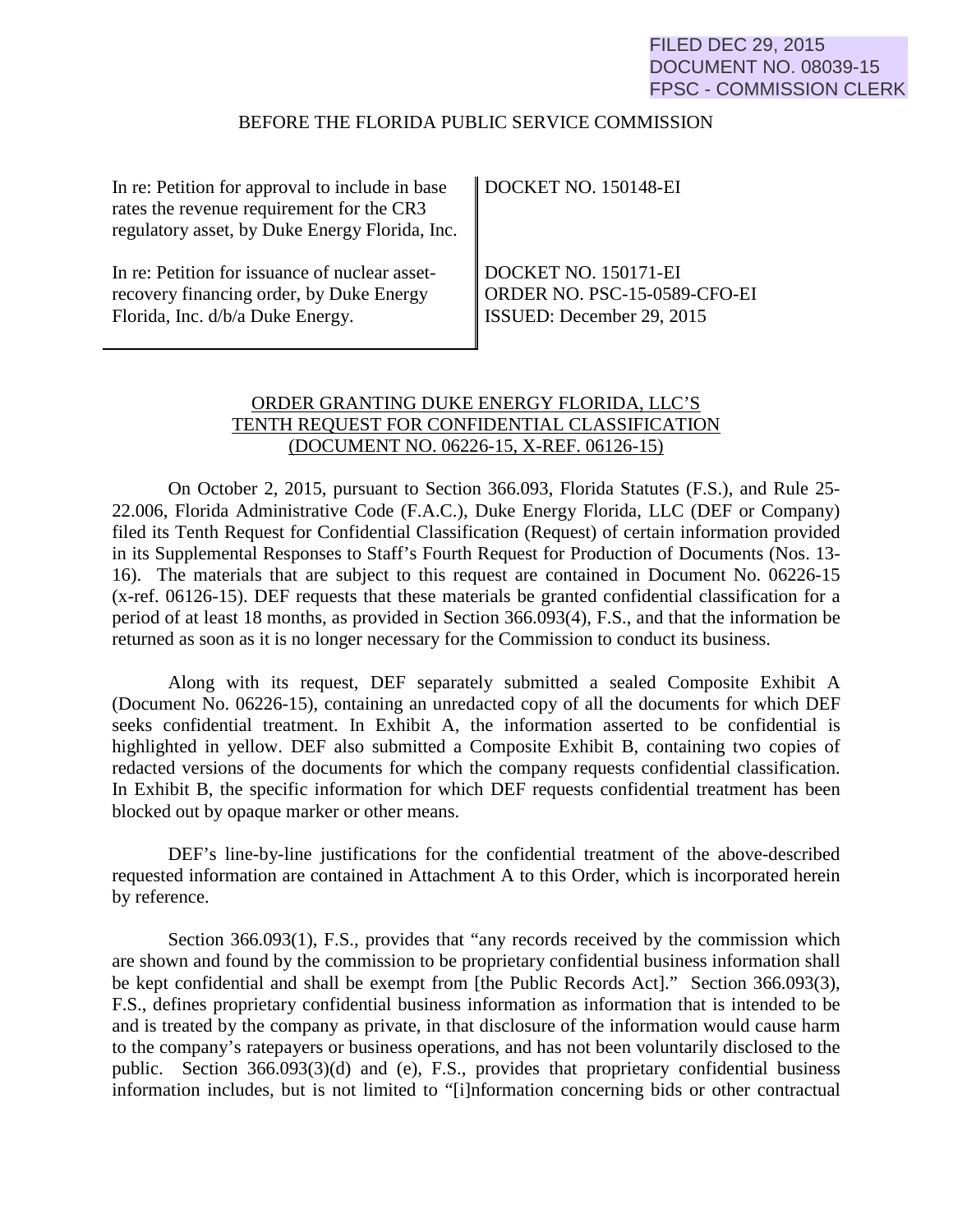# ORDER NO. PSC-15-0589-CFO-EI DOCKET NOS. 150148-EI, 150171-EI PAGE 2

data, the disclosure of which would impair the efforts of the public utility or its affiliate to contract for goods or services on favorable terms," and "[i]nformation relating to competitive interests, the disclosure of which would impair the competitive business of the provider of the information."

 DEF contends that the information at issue falls within these categories and thus constitutes proprietary confidential business information entitled to protection under section 366.093, F.S., and Rule 25-22.006, F.A.C. DEF contends that the information relates to specific engagement agreements with law firms retained by DEF to work on the securitization, the disclosure of which would violate the terms of contractual agreements with third parties and impair the efforts of the Company to contract for goods and services on favorable terms. DEF further asserts that disclosure of the information would also adversely impact the competitive business interests of parties contracting with DEF. DEF states that this information is intended to be and is treated by DEF as private and has not been publicly disclosed.

 Upon review, it appears that the above-referenced information satisfies the criteria set forth in Section 366.093(3), F.S., for classification as proprietary confidential business information and shall be treated as confidential. The information constitutes "[i]nformation concerning bids or other contractual data, the disclosure of which would impair the efforts of the public utility or its affiliate to contract for goods or services on favorable terms," and "[i]nformation relating to competitive interests, the disclosure of which would impair the competitive business of the provider of the information." Thus, this information is granted confidential classification.

 Pursuant to Section 366.093(4), F.S., the information for which confidential classification is granted herein shall remain protected from disclosure for a period of 18 months from the date of issuance of this Order. At the conclusion of the 18-month period, the confidential information will no longer be exempt from Section 119.07(1), F.S., unless DEF or another affected person shows, and the Commission finds, that the records continue to contain proprietary confidential business information.

Based on the foregoing, it is

 ORDERED by Commissioner Ronald A. Brisé, as Prehearing Officer, that Duke Energy Florida, LLC's Tenth Request for Confidential Classification of Document No. 06226-15 (x-ref. 06126-15) is granted. It is further

 ORDERED that Attachment A to this Order is incorporated herein by reference. It is further

 ORDERED that the information contained in Document No. 06226-15 (x-ref. 06126-15) for which confidential classification has been granted shall remain protected from disclosure for a period of 18 months from the date of issuance of this Order. It is further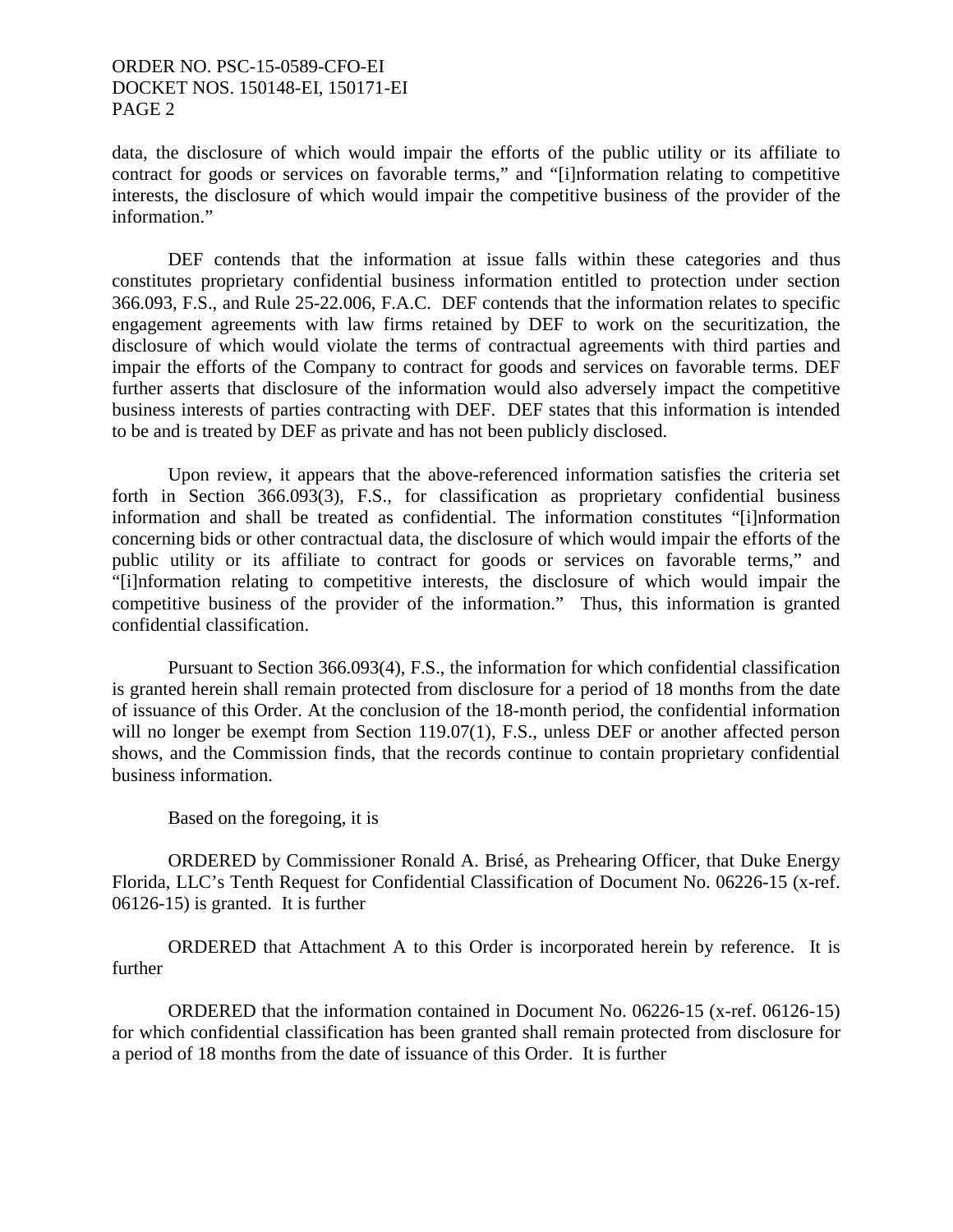### ORDER NO. PSC-15-0589-CFO-EIDOCKET NOS. 1 50148-EI. I 50171-EI PAGE 3

ORDERED that this Order shall be the only notification by the Commission to the parties of the date of declassification of the materials discussed herein.

By ORDER of Commissioner Ronald A. Brisé, as Prehearing Officer, this 29th day of December 3015  $\sim$ 

RONALD A. BRISE Commissioner and Prehearing Officer Florida Public Service Commission 2540 Shumard Oak Boulevard Tallahassee, Florida 32399 (8s0) 413-6770 www.floridapsc.com

Copies furnished: A copy of this document is provided to the parties of record at the time of issuance and, if applicable, interested persons.

RG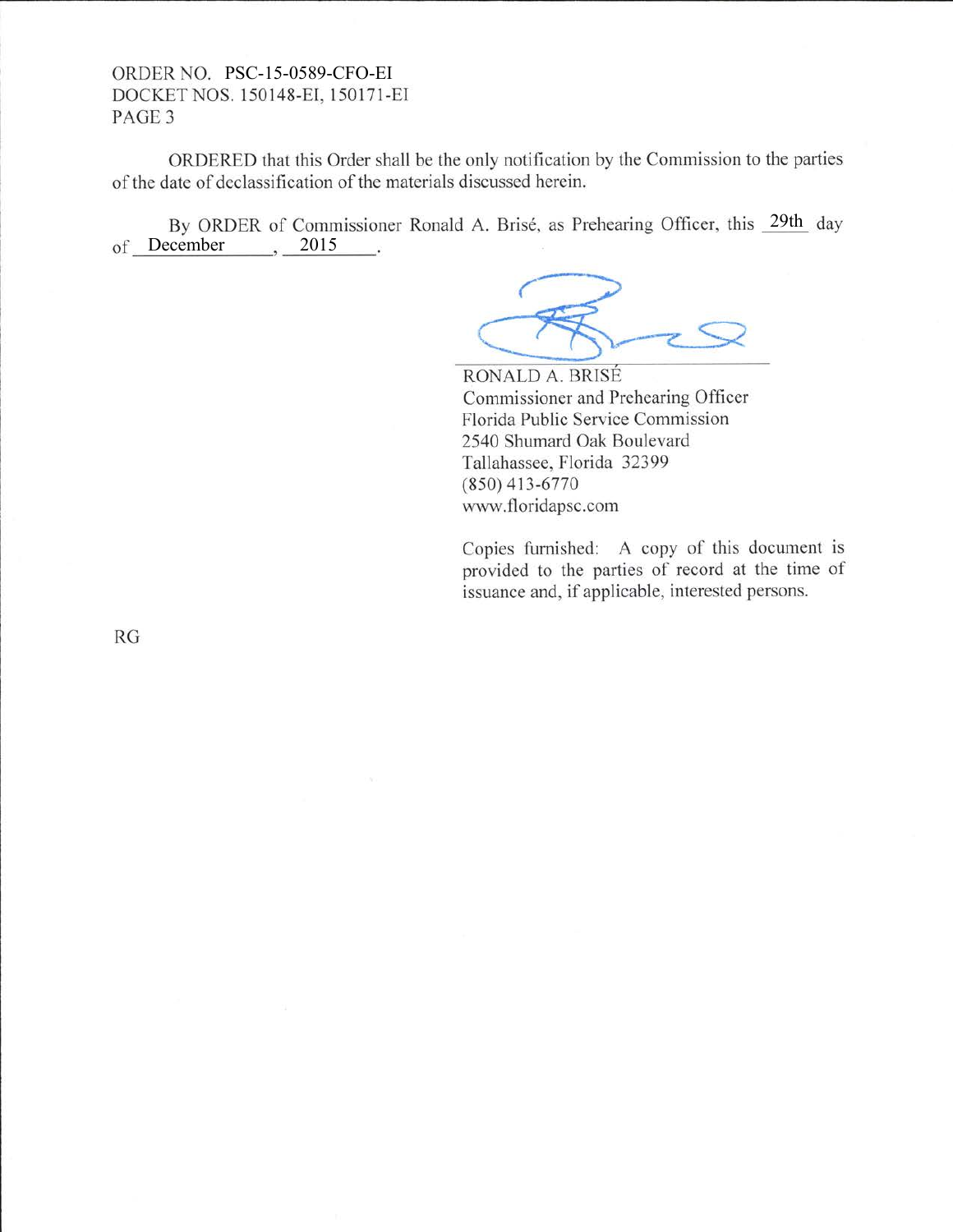# ORDER NO. PSC-15-0589-CFO-EI DOCKET NOS. 150148-EI, 150171-EI PAGE 4

#### NOTICE OF FURTHER PROCEEDINGS OR JUDICIAL REVIEW

 The Florida Public Service Commission is required by Section 120.569(1), Florida Statutes, to notify parties of any administrative hearing or judicial review of Commission orders that is available under Sections 120.57 or 120.68, Florida Statutes, as well as the procedures and time limits that apply. This notice should not be construed to mean all requests for an administrative hearing or judicial review will be granted or result in the relief sought.

 Mediation may be available on a case-by-case basis. If mediation is conducted, it does not affect a substantially interested person's right to a hearing.

 Any party adversely affected by this order, which is preliminary, procedural or intermediate in nature, may request: (1) reconsideration within 10 days pursuant to Rule 25- 22.0376, Florida Administrative Code; or (2) judicial review by the Florida Supreme Court, in the case of an electric, gas or telephone utility, or the First District Court of Appeal, in the case of a water or wastewater utility. A motion for reconsideration shall be filed with the Office of Commission Clerk, in the form prescribed by Rule 25-22.0376, Florida Administrative Code. Judicial review of a preliminary, procedural or intermediate ruling or order is available if review of the final action will not provide an adequate remedy. Such review may be requested from the appropriate court, as described above, pursuant to Rule 9.100, Florida Rules of Appellate Procedure.